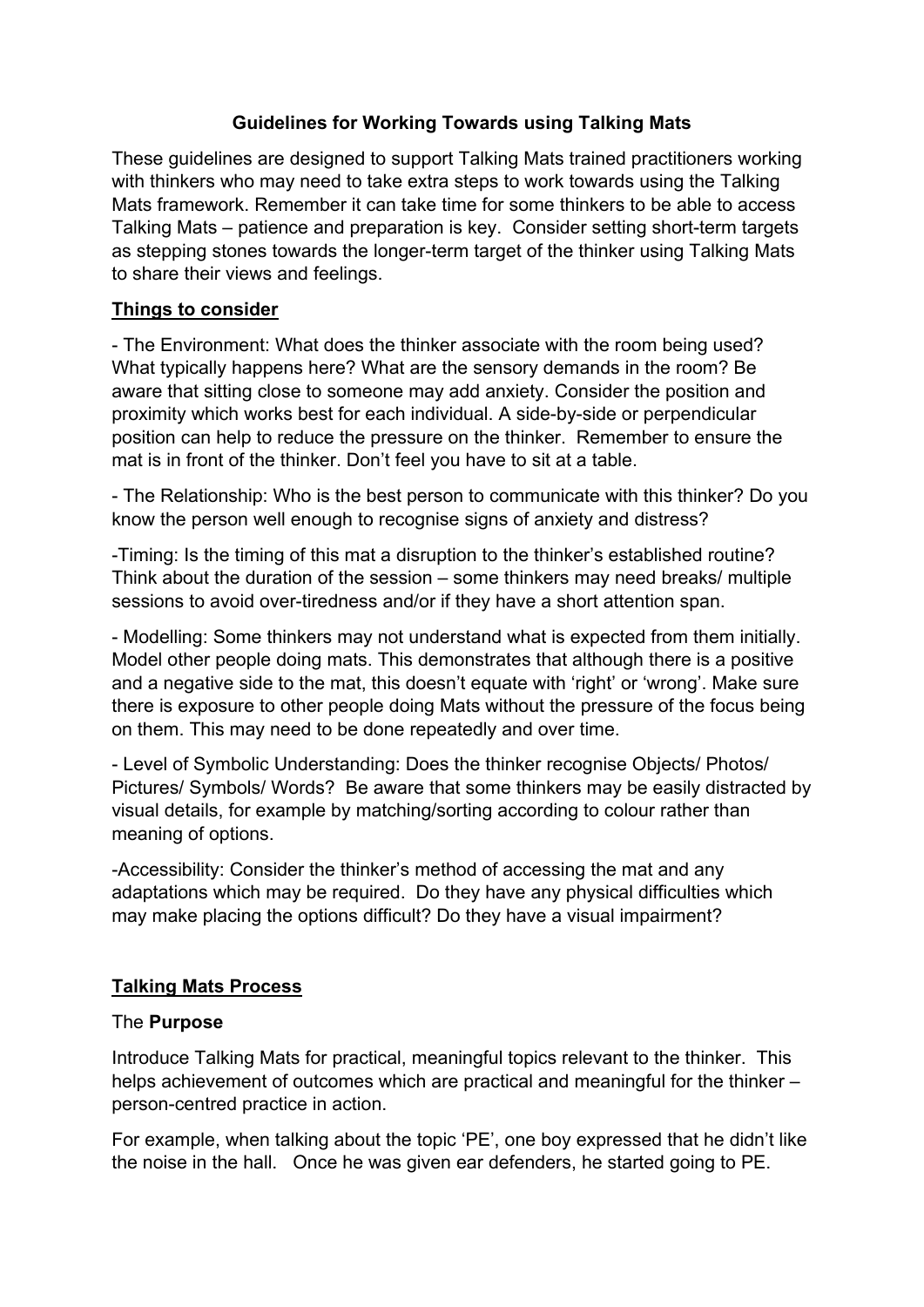## **The Top Scale**

Start with top scales that will have meaning for the thinker. *Like/not like or happy /not happy* may not be the most concrete/ understandable for that person. These concepts may need to be taught through targeted activities first. If needed, the midpoint can be removed to reduce the cognitive load for the thinker.



Some thinkers may respond better to symbols without facial expressions, for example using just thumbs up/down for a topscale such as good/not good.



#### **Suggested Topics and Top Scales for Talking Mats:**

Start with known preferences and immediate/meaningful actions. Use only 3 or 4 options for each mat, if needed.

This will help thinkers to learn the process of a Talking Mat, using relevant topics.

| <b>Topic</b>                                   | <b>Top scale</b>                                                  |
|------------------------------------------------|-------------------------------------------------------------------|
| food; music; smells;<br>noises; park equipment | Like/Not Sure/Don't Like                                          |
| <b>Known Places</b>                            | Want to go/Not Sure/Don't want to go, Like/Not Sure/Don't<br>Like |
| Known Activities                               | Want to do/ Sometimes Want to Do/ Don't Want to Do                |
|                                                | Like/Not Sure/Don't Like                                          |
|                                                | Happy/ Not Sure/ Not Happy                                        |
| Class work                                     | Can do/ Need some help/ Need a lot of help                        |
|                                                | Happy/ Not Sure/ Not Happy                                        |
|                                                | What's going well/ sometimes going well/ not going well           |
|                                                | What helps/Not Sure/Doesn't help                                  |

You may need to teach the language of less concrete top scales explicitly in context. For example, modelling the language at music time – 'John likes the drums, Connor likes the drums, Fiona doesn't like the drums'. Labelling 'like' or 'happy' to the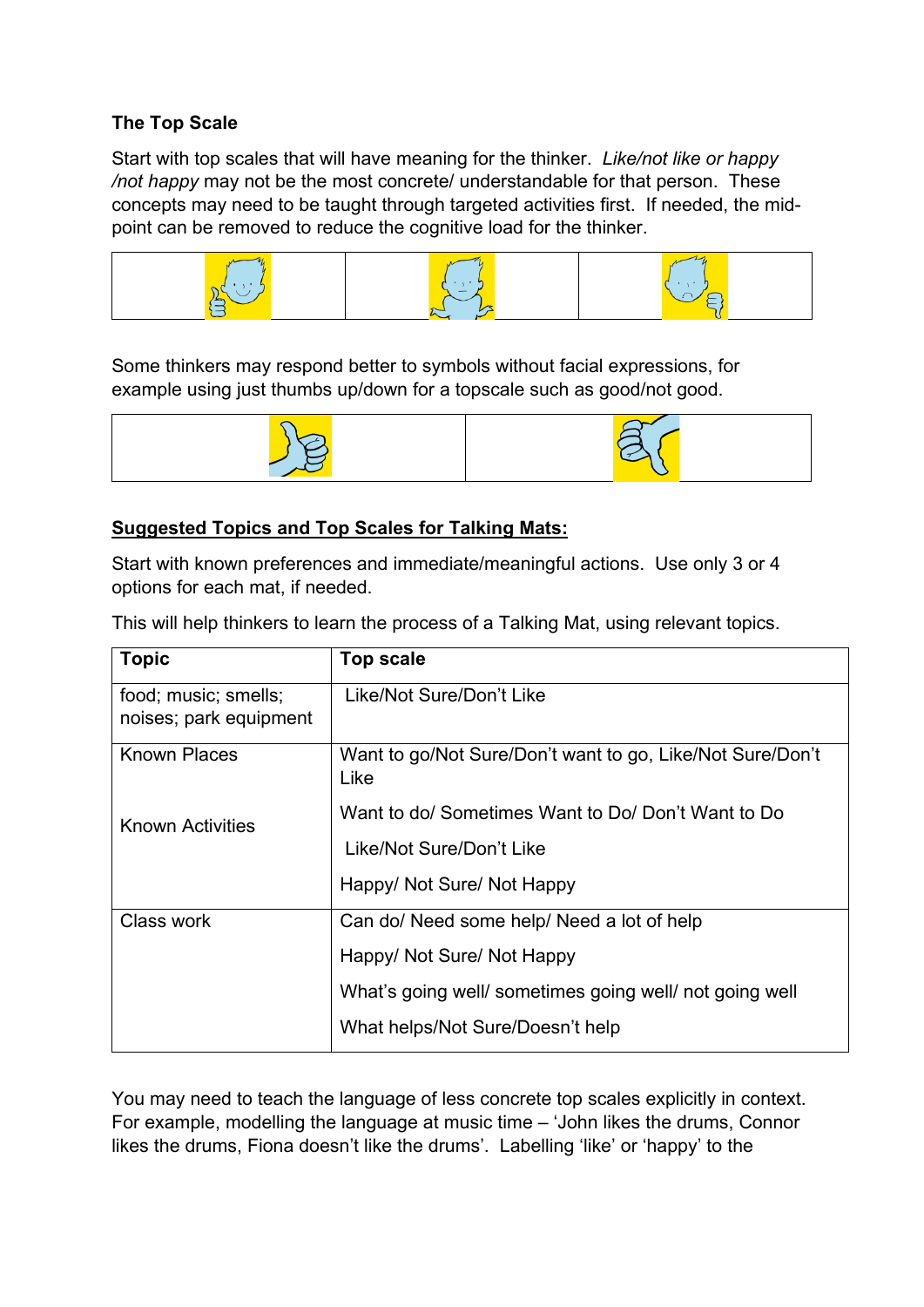thinker at a meaningful time is not only good language teaching, but is also a step towards using Talking Mats.

**Review and Reflect** – Be aware that this core part of the Talking Mats process may result in the thinker feeling they **have** to move one of the symbols. Just review the mat by saying 'I want to check I understand, you told me……..' Similarly it may be best to omit asking if the person wants to change anything.

Using **different symbols** from the ones used for timetables, communication aids or behaviour charts may support the fact that a Talking Mat is different from other uses of symbols/pictures.

If a thinker is able to understand the Talking Mats process but is 'patterning' options on a mat, you can try using 2 mats and presenting one symbol at a time, then take it off the mat onto a second record mat. Use 2 mats, or 2 areas in a room (see Environment).

# **Working towards using Talking Mats - Using Teaching Mats:**

If a thinker is not yet ready for traditional Talking Mats, you can introduce work on teaching mats.

When using Teaching Mats, you could divide the mat with a line down the middle if necessary, or use 2 separate mats, or 2 areas in the room. You could also consider a Teaching Wall or an interactive white board.

Teaching Mats can support the thinker to make choices. We suggest offering options you know the person likes, and also those that you know the person does not like, to see if they make a choice consistent with their known preferences. This reinforces the learning of the top scale.

Choose familiar topics that are motivating for the thinker, such as food, or TV Programmes. As with Talking Mats, you will need to consult with people who know the individual well when planning a Teaching Mat.

| <b>Topic Suggestions (using items that are</b><br>present so there is an immediate action) | <b>Topscale Suggestions</b>                |
|--------------------------------------------------------------------------------------------|--------------------------------------------|
| Food                                                                                       | Good (to eat)/ not good (to eat)           |
|                                                                                            | Yum/Yuck                                   |
|                                                                                            | Like/ not like                             |
| Smells                                                                                     | Like/ Not like                             |
| <b>TV Programmes</b>                                                                       | Want (to watch)/ Don't Want (to watch)     |
| Music/Radio                                                                                | Want (to listen to)/ Don't Want (to listen |
|                                                                                            | to)                                        |
| Nail Varnish/Hand cream                                                                    | Like/ Not like (If like - put it on)       |
| Review a particular activity immediately                                                   | Need/Not Need                              |
| after completing e.g. Cooking, Swimming                                                    |                                            |